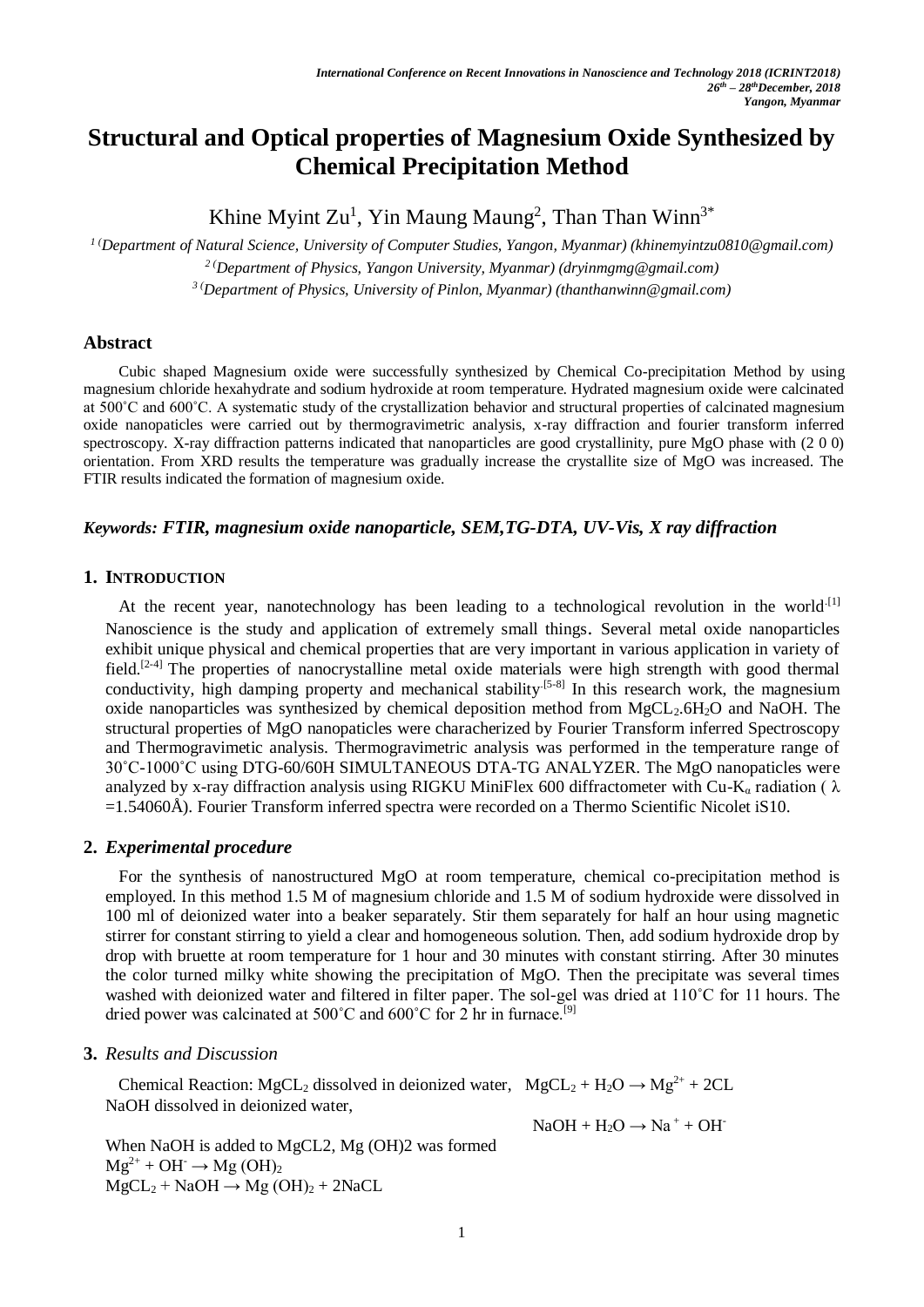As prepared Mg  $(OH)_2$  was further oxidized at 345.51<sup>°</sup>C to get MgO as;  $Mg(OH)<sub>2</sub> \rightarrow MgO + H<sub>2</sub>O$ 

## **3.1 Thermogravative Analysis**

TG/DTA is a simultaneous thermal analyzer that can characterize multiple thermal properties of a sample in a single experiment. The TG component measures temperatures where decomposition, reduction or oxidation occurs. It simultaneously measures the weight changes associated with decomposition, oxidation, and any other physical or chemical changes that result in sample weight loss or gain. The DTA component shows whether decomposition processes are endothermic or exothermic. The DTA also measures temperatures corresponding to phase changes where no mass loss occurs, such as melting, crystallization and glass transitions. The thermogravimetric and derivative thermogravimetric analysis of dry MgO powder prepared at 110˚C is shown in Fig.3. According to the thermogravimetric results, the primary weight loss occurred at 64.65˚C and the secondary weight loss occurred at 345.51°C. Phase transition formed to occur at about 345.51°C indicating the transition from magnesium hydroxide to magnesium oxide with weight loss 36.881%. According to the result of DTA graphthe endothermic peak 64.65˚C to dehydration of adsorption water. The endothermic peak of 345.51˚Cdehydrate from OH of crystal structure and is observed MgO material.



Fig. 1 Thermogravimetric spectrum of MgO at 110˚C

#### **3.2** *XRD analysis*

Fig. 2 (a) showed the x-ray diffraction pattern of calcinated MgO powder at 500˚C and (b) showed the x-ray diffraction pattern of calcinated MgO powder at 600˚C. Table 1.1 showed FWHM and crystallite size of MgO powder at 500°C & 600°C. In different temperature lattice parameters were the same values. The crystallite size was determined using Scherrer's equation,

$$
D = \frac{K\lambda}{\beta \cos \theta}
$$

Where, D is the crystallite size

 $K =$  Scherrer constant (0.899)

 $β = Full width half maximum$ 

 $\lambda$  = wavelength of x ray (1.54056 Å)

 $θ = Bra$ gg diffraction angle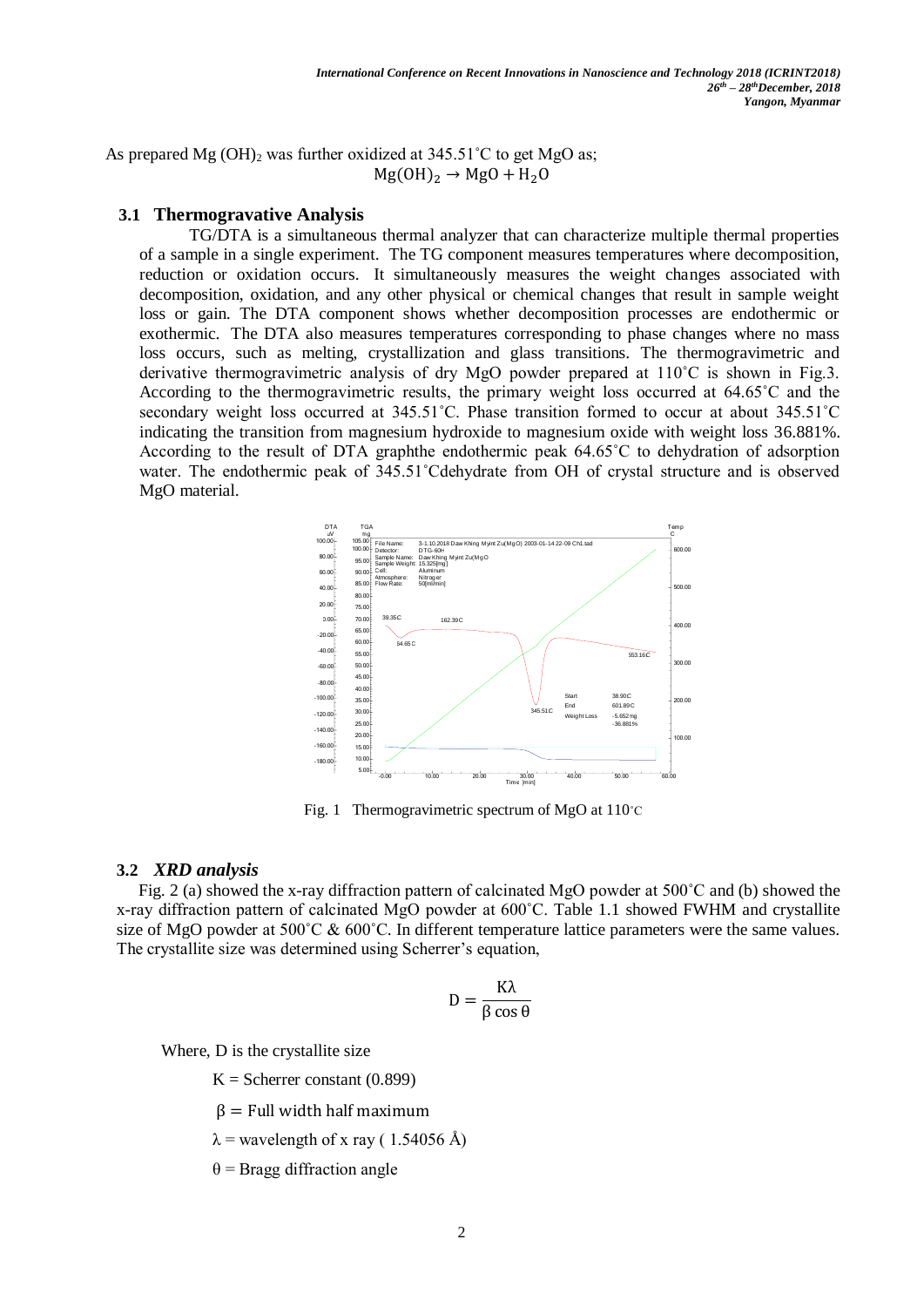

Fig. 2 x-ray diffraction pattern of calcinated MgO powder (a) at 500˚C (b) 600˚C

| N <sub>0</sub> | $Temperature(^{\circ}C)$ | Parameter (A) | shape | Crystallite size (nm) |
|----------------|--------------------------|---------------|-------|-----------------------|
|                | 500                      | $a = 4.2104$  | cubic | 33.24                 |
|                |                          | $b = 4.2104$  |       |                       |
|                |                          | $c = 4.2104$  |       |                       |
|                | 600                      | $a = 4.2104$  | cubic | 35.11                 |
|                |                          | $b = 4.2104$  |       |                       |
|                |                          | $c = 4.2104$  |       |                       |

Table 1.1 Parameter and crystallite size of Calciated MgO at 500˚C and 600 ˚C

# **3.3** *FTIR analysis*

The composition of the sample was analyzed by FTIR measurement. Fig 5(a) showed the FTIR spectrum of MgO at 500˚C, and (b) showed the FTIR spectrum of MgO at 600˚C.At these two different temperature Ir broad peak at around 3854.11 cm<sup>-1</sup>,3751.70 cm<sup>-1</sup>, 3699.35 cm<sup>-1</sup> 3676.10 cm<sup>-1</sup> 3422.10 cm<sup>-1</sup>,1437.66 cm<sup>-1</sup> and  $862.54$  cm<sup>-1</sup>. The broad above 3600 cm<sup>-1</sup> stretching mode of vibration in Hydroxyl (O-H) group. The broad between 3600 cm<sup>-1</sup> -3330 cm<sup>-1</sup> and 1700 cm<sup>-1</sup> – 1400 cm<sup>-1</sup> have been attributed to stretching mode of – OH group. Peak at  $864 \text{ cm}^{-1}$  were attributed to different Mg-O-Mg vibration modes of MgO.



Fig. 3 FTIR spectrum of calcinated MgO at (a) 500˚C (b) 600 ˚C

# **3.4** *UV-Vis Analysis*

The optical properties of MgO powder were determined from the absorbance measurement in the range of 190 nm and 1100 nm UV-vis sopectrometer. Fig 4(a) showed the absorption spectrum of calcinated MgO at 500˚C and (b) showed absorption spectrum of calcinated MgO at 600˚. The evaluation of the optical band gap of the coleus using UV-Vis ansorbance spectra was done by using Tauc relation. The optical band gap were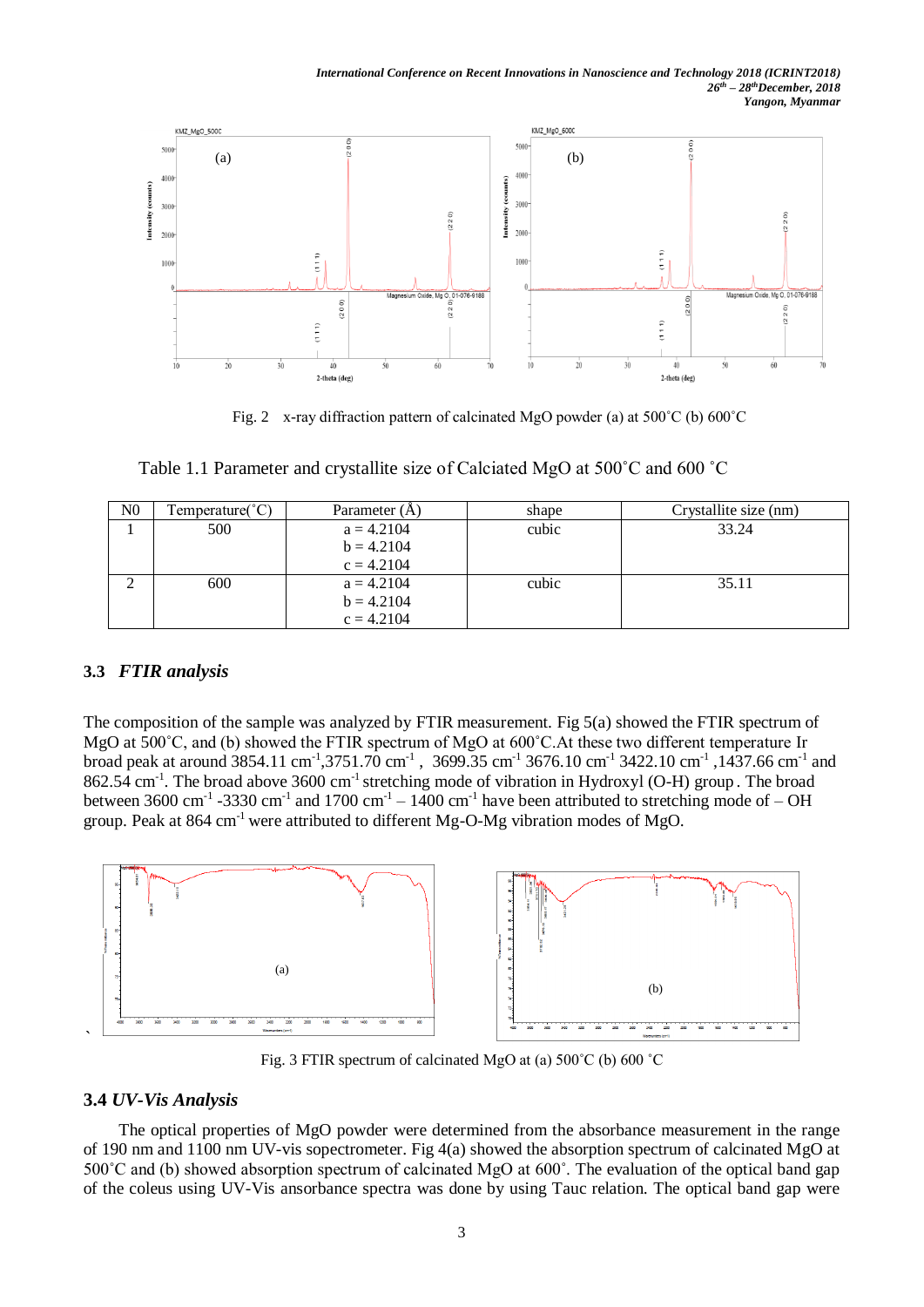determined by extrapolation of the linear region to zero absorbance from the plot that was drawn according to the Tauc relation when  $n = \frac{1}{2}$  $\frac{1}{2}$ .[8]

$$
\alpha h v = A (h v - E_g)^n
$$

Where,  $\alpha$  = absorption coefficient ( $\alpha$  = 2.303 A= thickness)

 $E<sub>g</sub>$  = Energy Bandgap of the material

 $n =$  order of transition (1/2,3/2,2,3)

The change in  $(\alpha h\nu)^2$  as a function of photoenergy (hv) of MgO calcinated at different temperatures (500°C and 600 °C) was plotted and given as Fig 5 (a) and (b). The optical band gap energies of MgO are 3.686 eV at 500˚C and 4.27 eV at 600˚C.



Fig 4 Obsorption spectra of calcinated MgO at (a) 500˚C (b) 600 ˚C



Fig. 5 Tauc plot of MgO nanoparticles calcinated at (a) 500 ˚C and (b) 600 ˚C

*3.5 SEM analysis*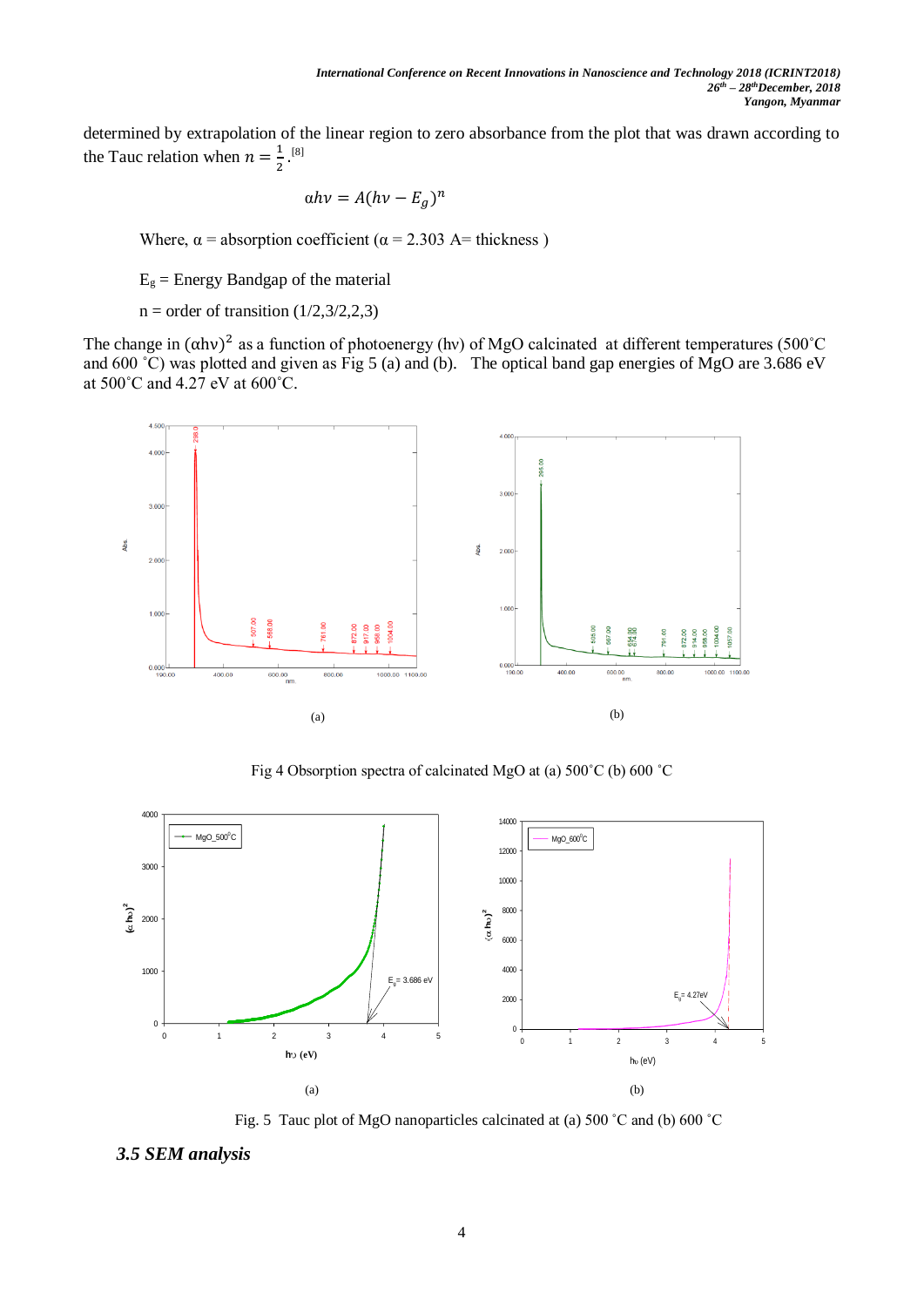Fig 5 showed the SEM image of MgO nanoparticles calcinated at 500 ˚C. SEM showed the general view of the morphology of calcinated nanoparticles. If have been observed that all the synthesized nanoparticles are agglomerated in nature and spherical shaped.



Fig. 5 SEM image of MgO nanoparticel at 500˚C for 2 hrs

# **4. CONCLUSIONS**

Cubic shaped nanoparticles of MgO have been synthesized by chemical Co-precipitation method. Thermogravimetric analysis indicated transition from MgOH to MgO at 345˚C. From X-ray diffraction results, MgO powder showed crystalline structure with preferred orientation of (2 0 0) and the particle size was calculated as 33nm at 500˚C. FTIR spectra of MgO nano particles calcinated at 500˚C,600˚C of the IR peaks bond around 3699cm<sup>-1</sup>, 1437 cm<sup>-1</sup> and 862.54 cm<sup>-1</sup>. These peaks were attributed to stretching mode of O-H group and Mg-O-Mg vibration MgO nanoparticles respectively. From UV-vis spectroscopy the optical band gap energies of MgO were 3.686 eV and  $4.27$  eV. This study leads to the conclusion, Chemical Co-precipitation method was simple and cost-effective preparation techniques and it can be manufactured with ease and simplicity of the bulk of MgO. And then pure MgO nanoparticles were suitable to use as the photoelectrode in DSSC.

# **ACKNOWLEDGEMENTS**

I am greatly indebted to Professor Dr Khin Khin Win, Head of Department of Physics, University of Yangon, for her kind permission to carry out this research work. I would also like to thank Professor Dr Aye Aye Thant , Department of Physics, University of Yangon, for her valuable advice in the preparation of this paper.

# **REFERENCES**

- *1.* Joghee Suresh, Raja gopal Rajiv Gandhi, Samayanan Selvam and Mahalingam Sundrarajan. Synthesis of Magnesium Oxide Nanoparticles by Wet Chemical Method and its Antibacterial Activity. 2013; 678: 297- 300.
- 2. Sharma, A; Tapadia, K, Greeneer Production of Magnetic Nanoparticle and Their Fabrication. Curr.Sci. 2016, 111.
- 3. Meharded Khatami, Hajar Q. Alijani, Meysam S.Nejad and Rajender S.Varma. Core@Shell Nanoparticles: Greener Synthesis Using Natural Plant Product; 2018,411.
- 4. Rizwan Wahab,S.G Ansari, M.A. Dar, Y.S. Kim and H.S.Shin, Synthesis of magnesium oxide nanoparticles by sol-gel process, 2007,558-559, 983-986.
- 5. ZBAZHAN, FE GHODSI and J MAZLOOM, Effect of Stabilizer on optical and structural properties of MgO thin flims prepared by sol-gel method, 2013, 36, 899-905.
- 6. Zhen-Xing Tang and Bin-Feng Lv, MgO Nanoparticles As Antibacterial Agent: Preparation and Activity,2013, 31, 591-601.
- 7. H.A Atwater and A.Polman, Nature Mater, 2010, 9,205-209.
- 8. S.D. Meenakhi, M. Rajaranjan, S. Rajaranjan, Elixier Nanotech. 2012, 50,10618.
- 9. M.R.Belkhedkar, R.V.Salodkar, G.P.Save, A.V. Mitkari, Y.S. Sakhare, A.U. Ubale. Structural and Electrical Properties of Magnesium Oxide Nanoparticles Synthesized by Chemical Co-precipitation Method. 2015, Special Issue (2)..